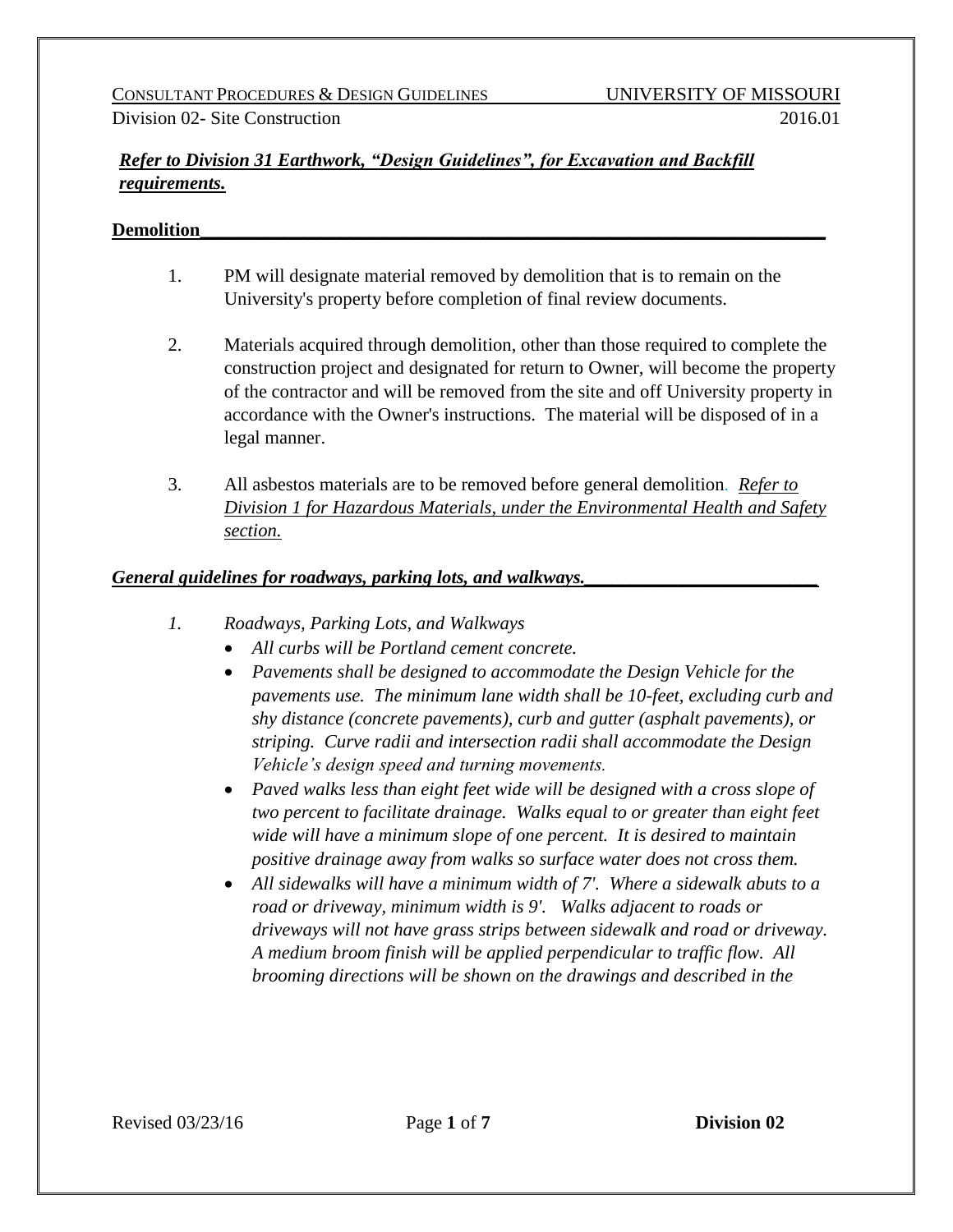*specifications. Sidewalks abutting a curb line shall be pinned to resist differential movement. Include expansion joint where needed.*

- *At MU, all accessible parking spaces will be "universal spaces." Parking spaces, other than disabled, will typically be 9' in width. No compact car spaces will be permitted.*
- *At MU locations where a parking lot abuts to lawn areas, a mowing strip will be incorporated into the design of the parking lot. A mowing strip is a strip of pavement, 18"-24" in width, on the lawn side of the curb or parking bumpers allowing the lawn to be mowed while parking spaces are occupied.*
- *At MU, accessible ramps adjacent to buildings will have a snow melt system installed, controlled by the Energy Management Control System. At MU, curb cuts for disabled access will use the campus standard detail. (See standard detail in appendix.)*
- *Preferred material for sidewalks, ramps, and other paved, exterior walking surfaces is concrete. All materials must be slip resistive.*

# **Asphalt and Portland Cement Concrete Paving\_\_\_\_\_\_\_\_\_\_\_\_\_\_\_\_\_\_\_\_\_\_\_\_\_\_\_\_\_\_\_\_**

- 1. Asphalt/Portland cement concrete pavement, will be designed according to the following guidelines:
	- Roadway: (rigid and flexible) *American Association of State Highway and Transportation Officials,* AASHTO Guidelines for the Design of Pavement Structures, *most current edition.*
	- Parking Lot:
		- o Rigid Portland Cement Association
		- o Flexible The Asphalt Institute
	- Walkways will have a minimum compressive strength of 4,000 psi for 28 days.
	- All exposed concrete (including precast concrete) will be air entrained according to the Chart in Division 3 in this standard.
	- Flint and chert will be limited to 1% maximum, by weight of the coarse aggregate, in all exposed concrete (cast-in-place or precast). Lignite will be limited to 0.07%, by weight of the fine aggregate in all exposed concrete. Some applications may be required to be lignite free (project manager will advise).
- 2. Asphalt surfaced parking lots will have a minimum cross section of 3" of asphalt surface prime coat, 6" of crushed stone Type 1 aggregate for base, and an underlayment of geotextile fabric.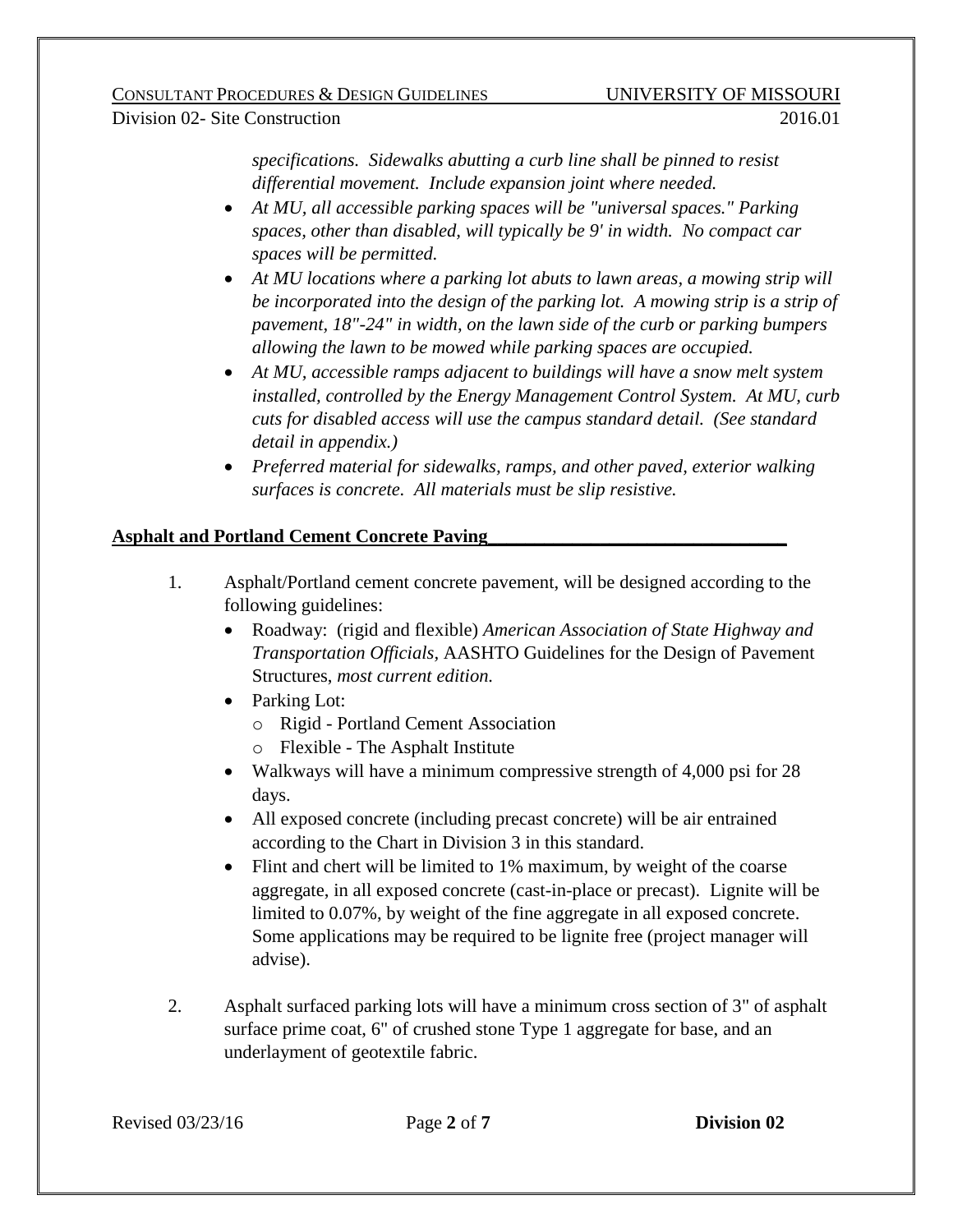- 3. Concrete surfaced parking lots will have a minimum cross section of 6" of concrete and 4" of Type 1 aggregate for base. The concrete will be Portland cement concrete with a heavy broom finish. All joints will be shown on the plans and will be sealed with traffic grade caulking.
- 4. All concrete walks will be reinforced with #3 rebar at 18" centers each way or 6x6/10xl0 welded wire fabric or rebar. Drive reinforcement and use of epoxy coated rebar and dowels shall be discussed with the PM. Steel shall be at the approximate mid-point of the concrete depth.
	- Concrete strengths will be specified in accordance with actual requirements. Concrete mix will be specified with minimum cement content, as well as maximum water/cement ratio.
	- Fibers (non-asbestos) can be used in addition to steel to control shrinkage cracking.
- 5. Consultant will specify inspection and testing requirements and will include procedures for evaluation of test data. *For UMSL and UMKC projects, the contractor will retain services of a concrete testing firm.* For MU and MoS&T projects, the University will retain services of a testing firm. Contractor will be responsible for scheduling the tests. Contractor will be required to notify the Owner's representative a minimum of 48 hours prior to all placement of concrete.

Specifications will require strength, air entrainment, temperature, and slump tests, and will indicate allowable limits for each measure. Strength tests will require 4 cylinders (3 to be broken and 1 spare). Test results will be specified to be sent directly to the contractor, architect, and the Owner's representative.

Concrete will be tested at the minimum rate of one test for the first 25 cubic yards [CY] placed each day, and one test for each additional 50 CY placed. Concrete may be tested more often at the discretion of the Owner's representative.

Test data from concrete cylinder breaks will be evaluated using procedures of the American Concrete Institute (latest edition of ACI 214) to determine if the compressive strength of the concrete tested is acceptable.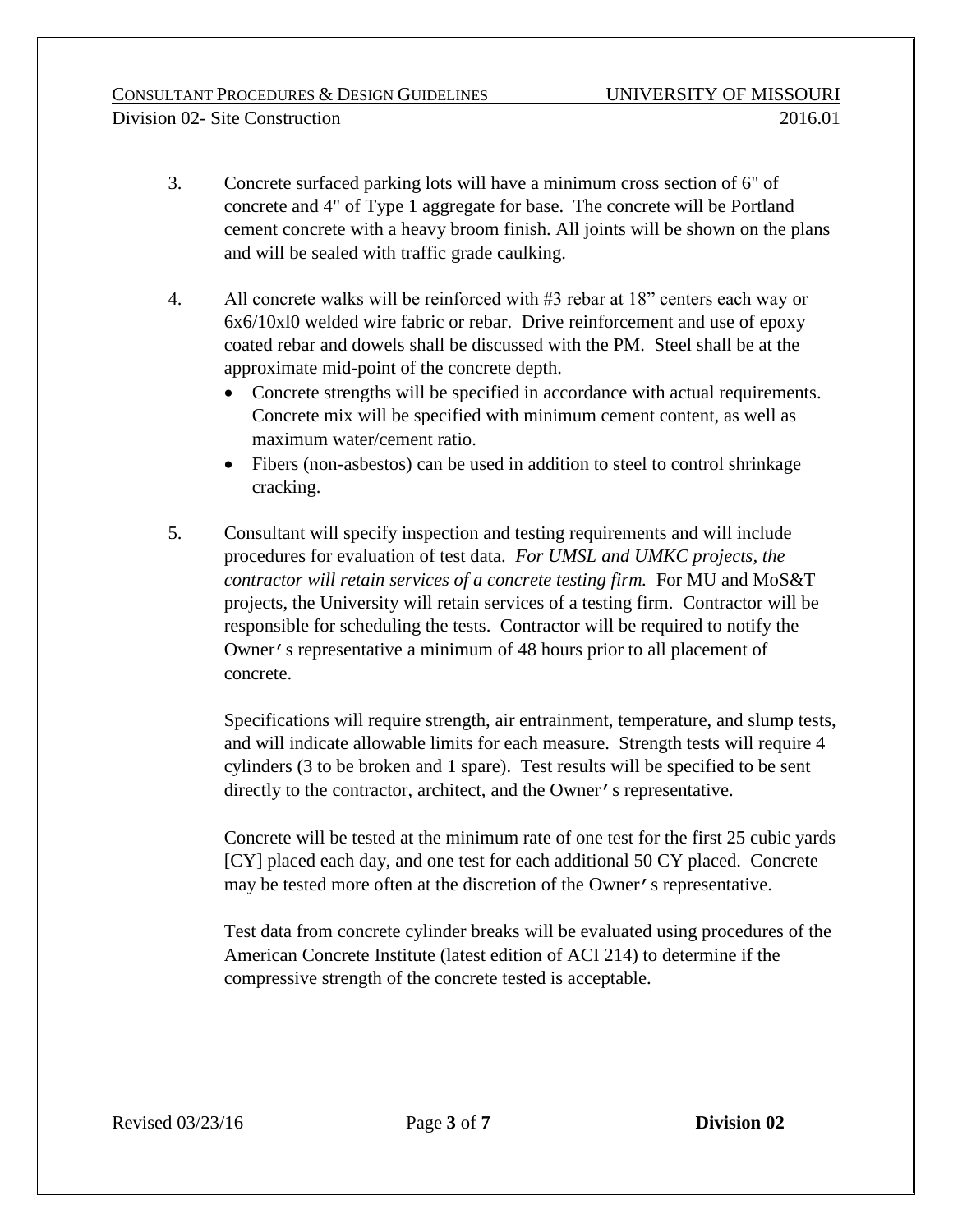- 6. All concrete walks and drives will be constructed on a minimum of 4" of compacted crushed stone base course. Gradation of the crushed stone will be as required for Type 1 aggregate.
- 7. Sand will be from local sources meeting ASTM C-144 for mortar and ASTM C-33 Size 67 for concrete. If matching of color is necessary, sand for mortar and concrete will be from the following sources:

MU - Missouri River UMSL - Meramec River UMKC - Kaw River S&T - Meramec River/Little Piney

- 8. At MU only, driving surface pavement patches for utility cuts will include 8" of concrete with #4 transverse bars (to the patch centerline) at 18" maximum centers and 2-#4 longitudinal bars. Patch will extend 1-foot minimum outside the trench. Patch surface shall be concrete with abutting concrete paving or 2" of asphaltic concrete/tack coat with abutting asphalt surface.
- 9. Joints and Concrete Flatwork
	- Expansion joints shall be installed to provide for thermal expansion of concrete pavements. Generally expansion joints shall be provided at the PC and PT of curves where the deflection angle is greater than 30E and intersections.If required for load transfers, expansion joints will be detailed with dowel bars to allow load transfer and expansion of the concrete slabs. Non-extruding expansion joint material will be used with expansion joints.
	- Portland cement concrete flatwork will be isolated from manholes, existing walls, etc., by use of expansion joints.
	- Contraction joints shall be tooled during finishing or sawed within 18-hours of concrete placement. If the joint edge ravels, stop, do not proceed until concrete has sufficient cure to saw without damage. Refer to 4.3.3 for further requirements.
	- Construction joints will be located at expansion joint locations wherever possible. Construction joints at other locations will be keyed.
	- All joints will be sealed with traffic grade, non-asphalt, and non-extruding sealant.

(Consultant is to consider specifying protection of sealant in foot traffic areas, such as applying a coating of silica sand over sealant to minimize potential for tracking, only as allowed by manufacturer.)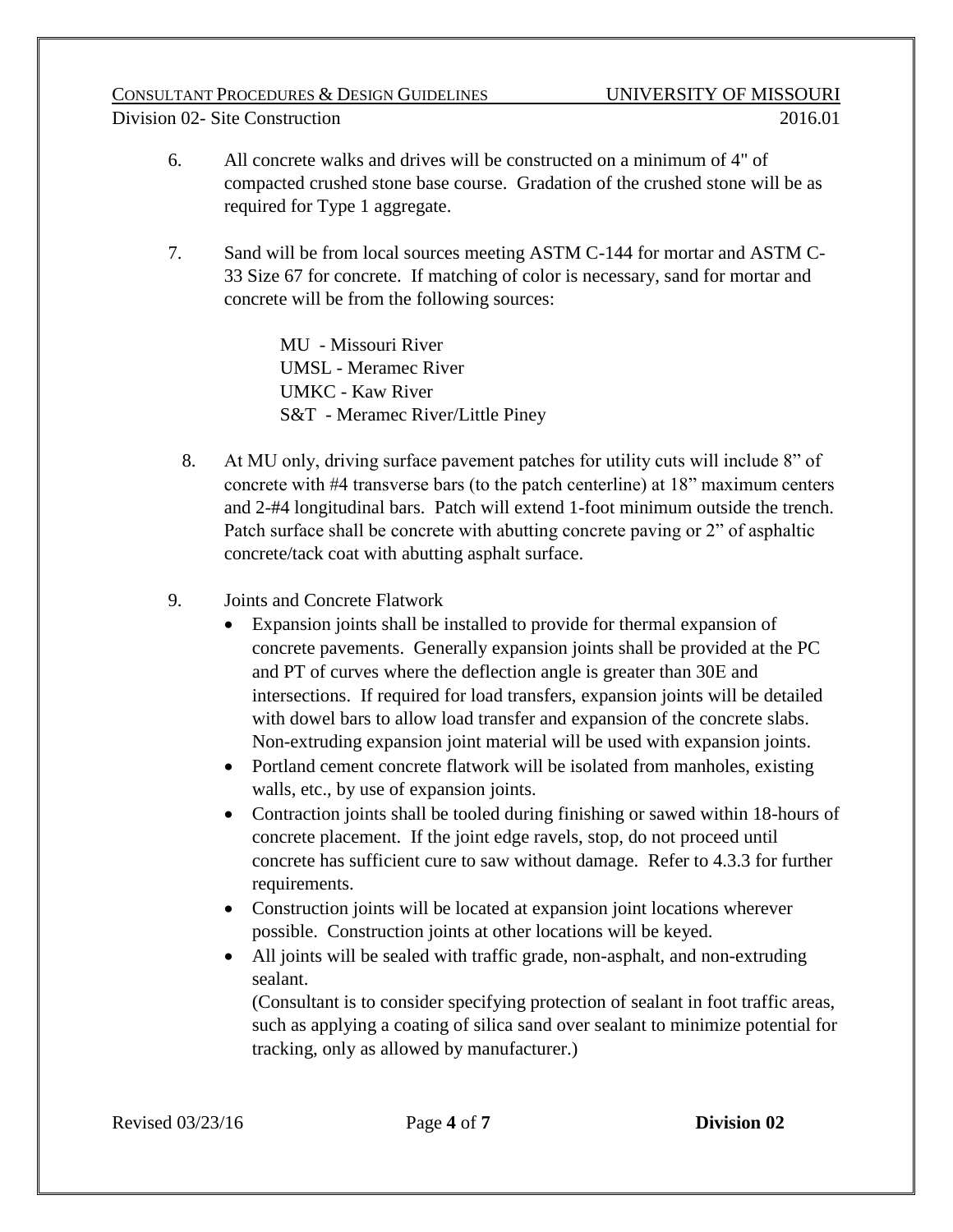CONSULTANT PROCEDURES & DESIGN GUIDELINES UNIVERSITY OF MISSOURI Division 02- Site Construction 2016.01

- Joint spacing and joint detail will be shown on the drawings.
- 10. Paint colors will be white for general lot striping, yellow for no parking areas, and blue for accessible spaces and areas. Lead bearing substance paints are prohibited.

*Site Utilities -\_ (Refer to Division 33 Utilities)*

**Storm Sewers** *– (Refer to Division 33 4000 – Storm Drainage System)*

**Sanitary Sewers –** *(Refer to Division 33 3100 – Sanitary Sewer Systems)*

**Waterlines –** *(Also refer to Division 33 1113 – Water Distribution Piping)*

#### **Gas Mains and services**

1. Gas Mains and services shall have a minimum of 24" of cover.

## *Refer to Division 15 for utilities within a building envelope.*

#### Landscape

- 1. Owner will be notified prior to grade changes during backfilling and prior to the establishment of the "rough grade" (existing grade prior to application of top soil or growing medium for turf or other plants).
- 2. Owner will be notified prior to applying top soil or growing medium for turf or plants for the purpose of establishing the finish grade.
- 3. Soil or growing medium for turf or plants will be examined and approved by the Owner as to its physical properties, fertility level, and weed content before application.
- 4. Planters will be checked for adequate drainage by the Owner before filling. Planters will be filled with specific soil mixtures. For MU projects, tree grates within the City of Columbia right-of-way are required to be 3' x 5'.
- 5. Landscape plant materials will be in accordance with the American Association of Nurserymen's Standards.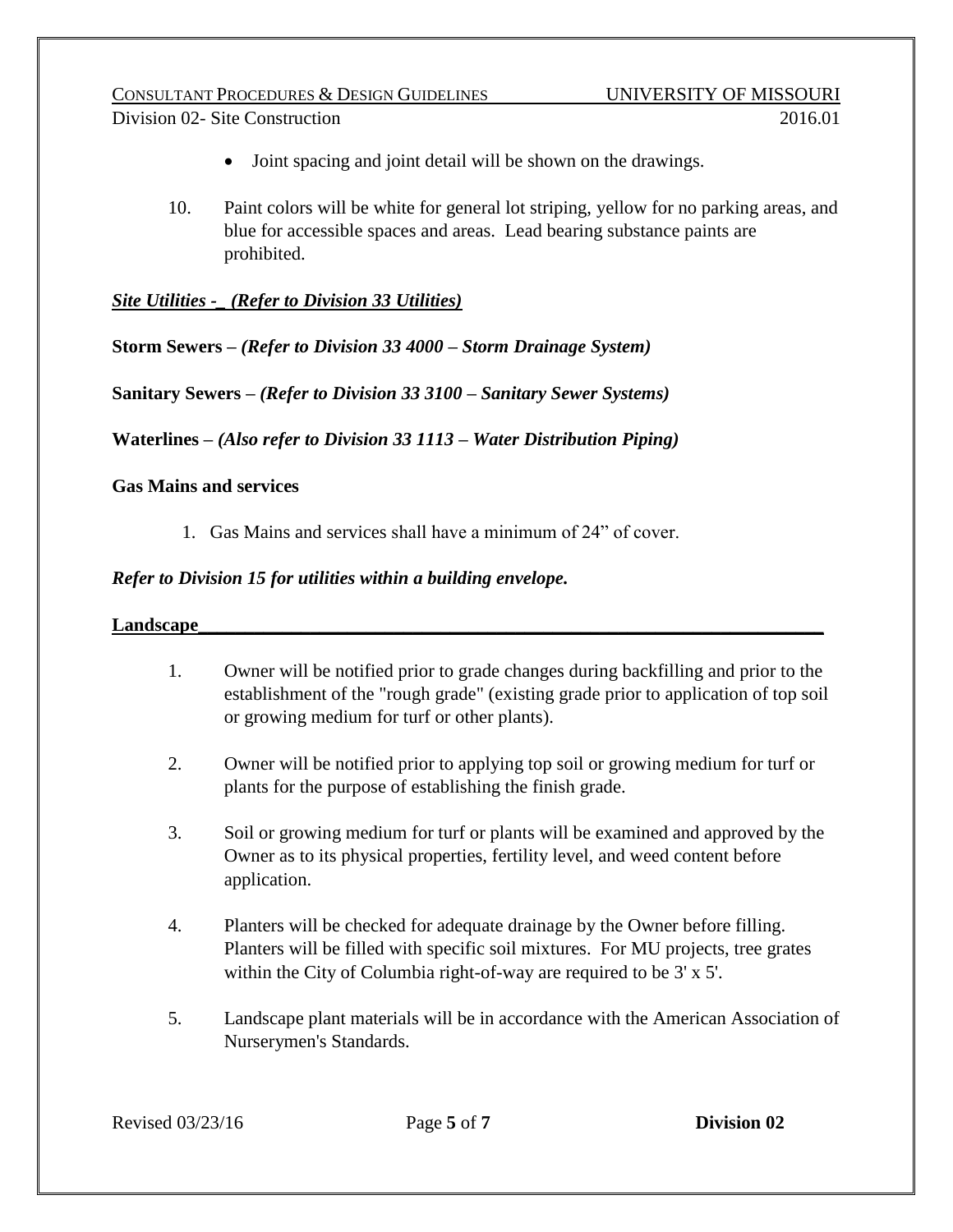- 6. Landscape installer will provide typewritten instructions to the Owner for the maintenance of plant materials for one full year. Instructions will be submitted upon completion of planting.
- 7. Landscape plants will be maintained by the contractor for a thirty (30) day period following the final planting and University's acceptance of the project.
- *8. Preservation of existing trees and landscaping will be a primary consideration. At MU, all landscaping materials, installation, and landscape design is provided by the campus. Grading should be at 6" below finish grade to allow for topsoil placement by the campus.*
- *9. Finished lawn areas will have a finished slope no steeper than one (1) foot vertically to three (3) feet horizontally. Steeper areas will be covered with ground covers or modified with walls or other treatments. At MU, all landscaped areas shall have a finished slope no steeper than one (1) foot vertically to three and one-half (3.5) feet horizontally. Walls may have to be used to reduce steeper areas to this standard.*
- *10. Selection of landscape plant materials will be based on plant hardiness and on growth success within the area used. Invasive plant species and/ or noxious weeds are not to be used in landscape plantings on University properties.*
- *11. A planting schedule will be provided and timed in relation to planting season and on University's acceptance of the project.*
- *12. Specific treatments will be identified for project limit lines or edges.*
- *13. The following planting schedules will be used:*
	- *Spring schedule*
		- o *Trees (Deciduous and Coniferous Evergreen): Will be planted between March 15 – June 15*
		- o *Shrubs: same as trees*
		- o *Ground covers and herbaceous perennials: same as trees*
		- o *Turf: will be seeded (sodded) between April 1 and May 15*
	- *Fall schedule*
		- o *Trees (Deciduous): will be planted between September 15 and December 15*
		- o *Trees (Coniferous Evergreen): will be planted between September 1 and October 30*